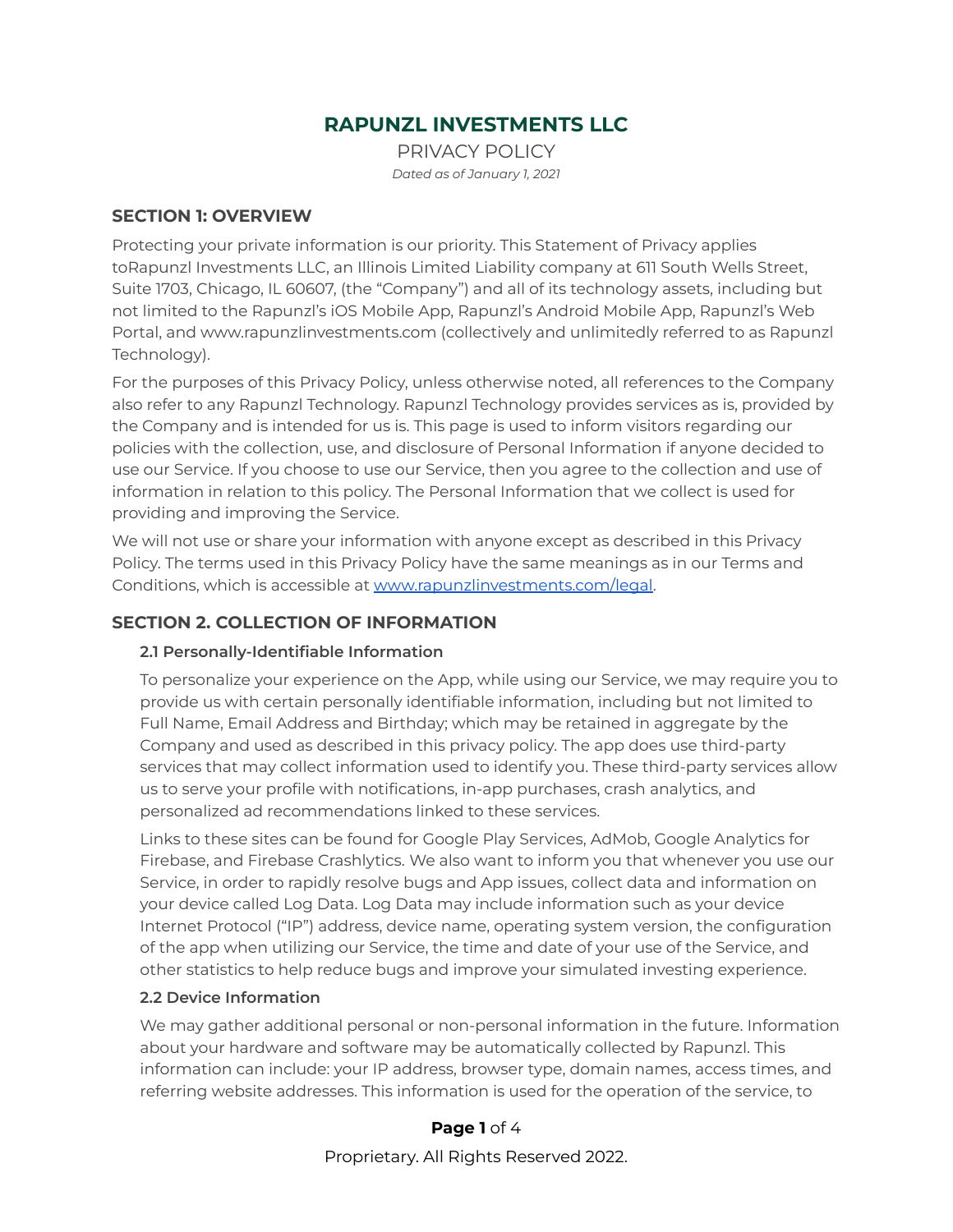maintain quality of the service, and to provide general statistics regarding use of Rapunzl. Please keep in mind that if you directly disclose personally identifiable information or personally sensitive data through any of Rapunzl's service, this may be collected and used by others.

#### **2.3 In-App Purchases**

If you purchase Rapunzl's products and services, we collect billing and credit card information. This information is used to complete the purchase transaction.

### **2.4 Cookies**

This Service does not use these "cookies" explicitly. However, the app may use third party code and libraries that use "cookies" to collect information, improve services and collect anonymous unique identifiers. In order to use major portions of this Service, you must accept cookies. These cookies are exclusively used to reduce data expenses and track crash analytics. No information will be collected that is personally identifiable or accessible by and third-party affiliates.

# **SECTION 3. USE OF YOUR INFORMATION**

#### **3.1 General**

Rapunzl collects and uses information outlined in S2.1, S2.2, and S2.3 to enhance, improve, and deliver the services you have requested.

#### **3.2 Student Data Considerations**

Rapunzl may share non-personally identifiable analytics data with educators, analytics partners, and third-party affiliates in order to improve the Company. Under the Family Educational Rights and Privacy Act (FERPA) personal student information including but not limited to a student's Full Name, Birthdate, School Attended, Email address will remain confidential and protected by Rapunzl. Rapunzl does not collect information pertaining to a student's location beyond asking the school a student attends. Under FERPA parents and eligible students (aged 18 and over) shall be able to access the student's records upon request to Rapunzl. Rapunzl does not utilize personal student information to engage in the practice of data-mining to solicit or advertise products from third-party vendors to users under the age of 18 and or classified as high school users. Rapunzl may collect aggregate sentiment data related to user activity for internal purposes to better understand the patterns of our student users for the purpose of creating more tailored educational experiences.

#### **3.3 General Data Usage**

Rapunzl may use your personally identifiable information to inform you of other products or services available from Rapunzl and its affiliates. Rapunzl may also contact you via surveys to conduct research about your opinion of current services or of potential new services that may be offered. Rapunzl may share data with partners to help perform statistical analysis, send you email, deliver postal mail, provide customer support, or arrange for deliveries.

Rapunzl may keep track of the websites and pages our users visit within Rapunzl, in order to determine what Rapunzl services provide the best user experience. This data is used to

# **Page 2** of 4

Proprietary. All Rights Reserved 2022.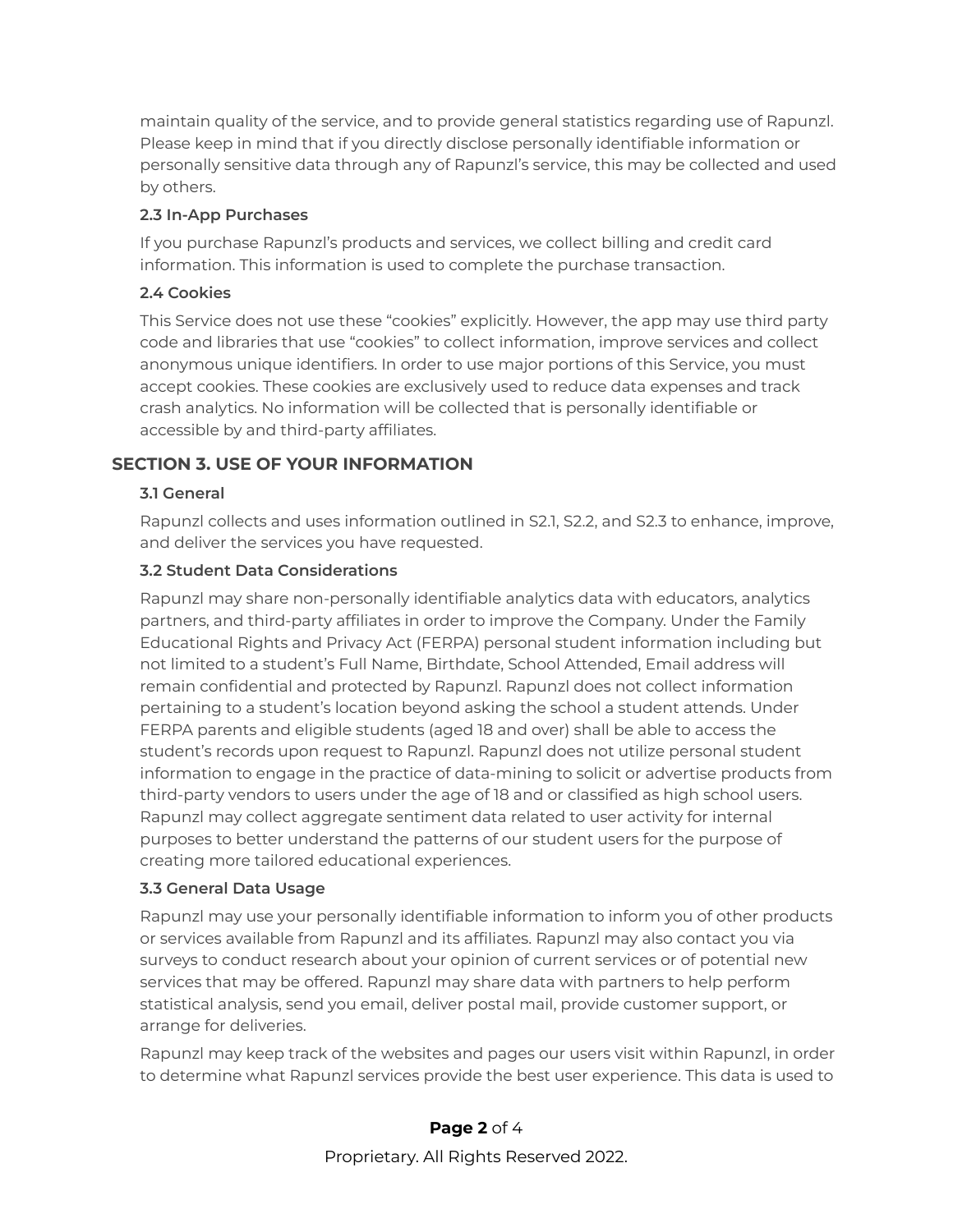deliver customized content and, potentially, advertising within Rapunzl to customers whose behavior indicates that they are interested in a particular subject area.

Rapunzl will disclose your personal information, without notice, only if required to do so by law or in the good faith belief that such action is necessary to: (a) conform to the edicts of the law or comply with legal process served on Rapunzl; (b) to protect and defend the rights or property of Rapunzl; and, (c) act under exigent circumstances to protect the personal safety of users of Rapunzl, or the public.

### **3.4 Data Restrictions**

All such third parties are prohibited from using your personal information except to provide these services to Rapunzl, and they are required to maintain the confidentiality of your information.

# **SECTION 4. Children Under Thirteen**

Rapunzl does not knowingly collect personally identifiable information from children under the age of thirteen. These Services do not address anyone under the age of 13.. In the case we discover that a child under 13 has provided us with personal information, we immediately delete this from our servers. If you are a parent or guardian and you are aware that your child has provided us with personal information, please contact us so that we will be able to do necessary actions.

# **SECTION 5. Security of Your Personal Information**

We value your trust in providing us your Personal Information. That's why Rapunzl secures your personal information from unauthorized access, use or disclosure. When personal information, such as a credit card number or bank details, are transmitted to other websites, it is protected through the use of encryption in accordance with the Secure Sockets Layer (SSL) protocol.

We leverage decades of experience in financial services to provide industry-leading encryption in order to protect your portfolio and data well beyond commercially-required means of protection. Remember that no method of transmission over the internet, or method of electronic storage is 100% secure and reliable, and we cannot guarantee its absolute security.

Do not share your password with anyone at any time. The Company will not at any time contact you requesting your password and all such attempts are not authorized by the company. In the event of a security breach, passwords are encrypted and should not be compromised.

# **SECTION 6. Connecting With Third Party Websites**

This Service may contain links to other sites. If you click on a third-party link, you will be directed to that site. Note that these external sites are not operated by us. Therefore, we strongly advise you to review the Privacy Policy of these websites. We have no control over and assume no responsibility for the content, privacy policies, or practices of any third-party sites or services.

### **Page 3** of 4

Proprietary. All Rights Reserved 2022.